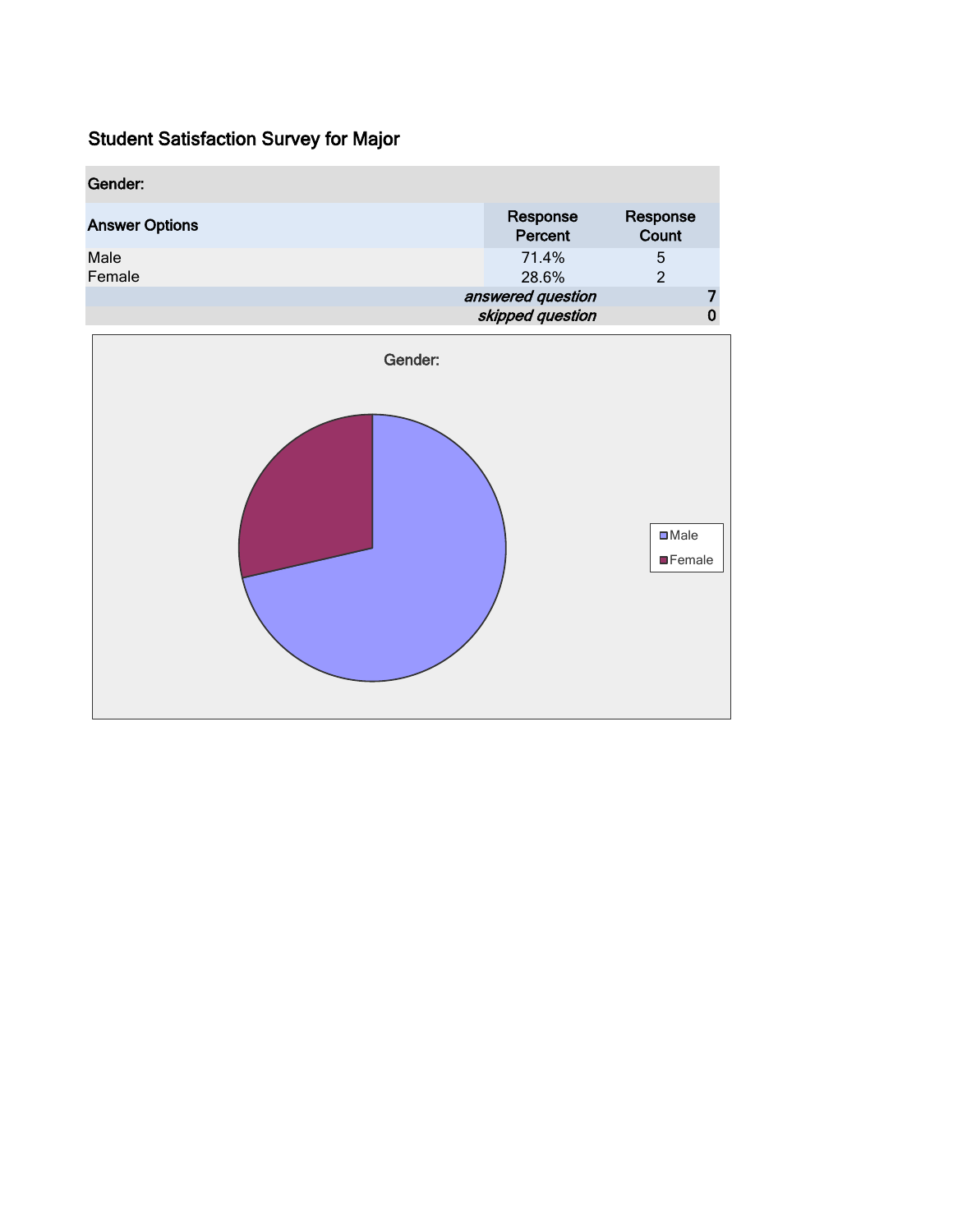| Campus:               |                     |                   |
|-----------------------|---------------------|-------------------|
| <b>Answer Options</b> | Response<br>Percent | Response<br>Count |
| National              | 0.0%                | 0                 |
| Chuuk                 | 100.0%              | 6                 |
| Kosrae                | 0.0%                | 0                 |
| Pohnpei               | 0.0%                | 0                 |
| Yap                   | 0.0%                | 0                 |
|                       | answered question   | 6                 |
|                       | skipped question    |                   |

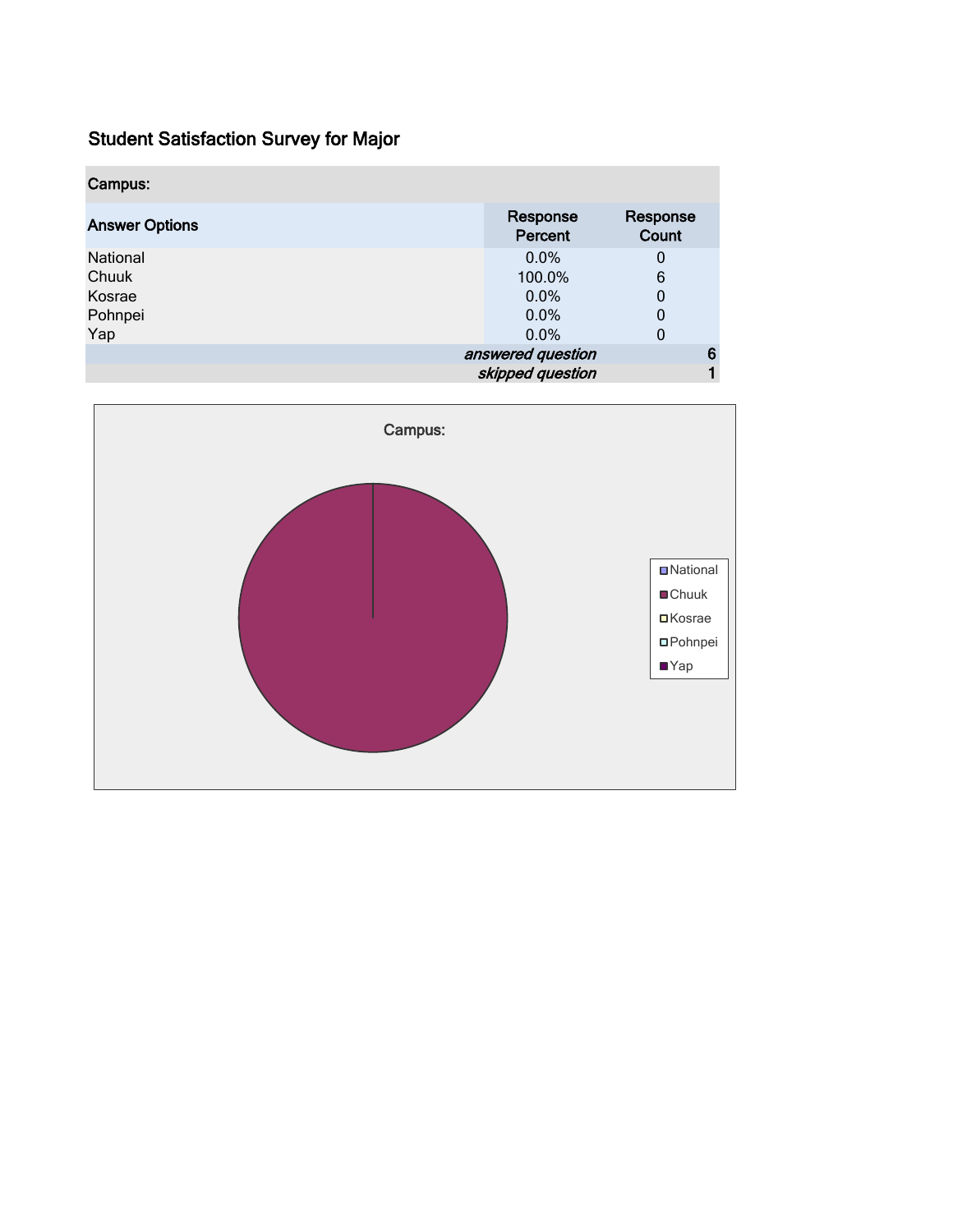| wajor.<br>Associate of Science (A.S.) |                                                  |                                         |                                   |                                                     |                                                        |                                                              |                |                             |                                         |                                                    |                          |                                                    |                        |                        |                        |
|---------------------------------------|--------------------------------------------------|-----------------------------------------|-----------------------------------|-----------------------------------------------------|--------------------------------------------------------|--------------------------------------------------------------|----------------|-----------------------------|-----------------------------------------|----------------------------------------------------|--------------------------|----------------------------------------------------|------------------------|------------------------|------------------------|
| <b>Answer Options</b>                 | Ag. & Nat. Res.<br>Management                    | Agriculture                             | <b>Business</b><br>Administration | Computer<br>Information<br><b>Systems</b>           | <b>Hospitality and</b><br>Tourism<br><b>Management</b> | <b>Marine Science</b>                                        | <b>Nursing</b> | <b>Public Health</b>        | <b>Teacher Education</b><br>Elementary  | <b>Response Count</b>                              |                          |                                                    |                        |                        |                        |
| Majors:                               | $\mathbf{0}$                                     | $\Omega$                                | $\Omega$                          | $\Omega$                                            |                                                        | $\Omega$                                                     | $\mathbf 0$    |                             | $\overline{0}$                          | $\Omega$                                           |                          |                                                    |                        |                        |                        |
| Associate of Arts (A.A.)              | <b>Health Career</b>                             |                                         |                                   |                                                     |                                                        |                                                              |                |                             |                                         |                                                    |                          |                                                    |                        |                        |                        |
| <b>Answer Options</b>                 | Opportunities<br>Program                         | <b>Liberal Arts</b>                     | Micronesian<br><b>Studies</b>     | <b>Teacher</b><br>Preparation                       | <b>Response Count</b>                                  |                                                              |                |                             |                                         |                                                    |                          |                                                    |                        |                        |                        |
| Majors:                               | $\Omega$                                         | $\mathbf{0}$                            | $\Omega$                          |                                                     |                                                        |                                                              |                |                             |                                         |                                                    |                          |                                                    |                        |                        |                        |
| Associate of Applied Science (A.A.S.) |                                                  |                                         |                                   |                                                     |                                                        |                                                              |                |                             |                                         |                                                    |                          |                                                    |                        |                        |                        |
| <b>Answer Options</b>                 | <b>Building</b><br><b>Technology</b>             | <b>Electronics</b><br><b>Technology</b> | Telecommunicatio<br>ns            | <b>Response Count</b>                               |                                                        |                                                              |                |                             |                                         |                                                    |                          |                                                    |                        |                        |                        |
| Majors:                               | $\Omega$                                         | $\Omega$                                | $\Omega$                          | $\Omega$                                            |                                                        |                                                              |                |                             |                                         |                                                    |                          |                                                    |                        |                        |                        |
| Certificate of Achievement (C.A.)     |                                                  |                                         |                                   |                                                     |                                                        |                                                              |                |                             |                                         |                                                    |                          |                                                    |                        |                        |                        |
| <b>Answer Options</b>                 | <b>Agriculture and</b><br><b>Food Technology</b> | <b>Basic Public Health</b>              | Bookkeeping                       | <b>Building</b><br><b>Maintenance and</b><br>Repair | Cabinot<br>Making/Furniture<br>Making                  | <b>Career Education:</b><br><b>Motor Vehicle</b><br>Mechanic | Carpentry      | Construction<br>Electricity | Electronic<br>Engineering<br>Technology | <b>Health Assistant</b><br><b>Training Program</b> | <b>Nursing Assistant</b> | <b>Refrigerator and</b><br><b>Air Conditioning</b> | Secretarial<br>Science | <b>Trial Counselor</b> | <b>Response Count</b>  |
| Majors:                               | $\mathbf{0}$                                     | $\Omega$                                | $\Omega$                          | $\overline{0}$                                      | $\Omega$                                               | $\Omega$                                                     | $\Omega$       | $\Omega$                    | $\overline{0}$                          | $\sqrt{2}$                                         |                          | $\Omega$                                           | $\overline{ }$         | $\mathbf{0}$           | $\overline{7}$         |
| Third-Year Certificate (T.Y.C)        |                                                  |                                         |                                   | <b>Teacher</b>                                      |                                                        |                                                              |                |                             |                                         |                                                    |                          |                                                    |                        |                        |                        |
| <b>Answer Options</b>                 | Accounting                                       | <b>General Business</b>                 | <b>Public Health</b>              | Preparation -<br>Elementary                         | <b>Response Count</b>                                  |                                                              |                |                             |                                         |                                                    |                          |                                                    |                        |                        |                        |
| Majors:                               | $\mathbf{0}$                                     | $\Omega$                                | $\Omega$                          | $\Omega$                                            | $\Omega$                                               |                                                              |                |                             |                                         |                                                    |                          |                                                    |                        |                        |                        |
| Bachelor of Arts (B.A.)               |                                                  |                                         |                                   |                                                     |                                                        |                                                              |                |                             |                                         |                                                    |                          |                                                    |                        |                        |                        |
| <b>Answer Options</b>                 | Elementary<br>Education                          | <b>Response Count</b>                   |                                   |                                                     |                                                        |                                                              |                |                             |                                         |                                                    |                          |                                                    |                        |                        |                        |
| Majors:                               | $\Omega$                                         | $\Omega$                                |                                   |                                                     |                                                        |                                                              |                |                             |                                         |                                                    |                          |                                                    |                        |                        |                        |
|                                       |                                                  |                                         |                                   |                                                     |                                                        |                                                              |                |                             |                                         |                                                    |                          |                                                    |                        |                        | <b>Question Totals</b> |
|                                       |                                                  |                                         |                                   |                                                     |                                                        |                                                              |                |                             |                                         |                                                    |                          |                                                    |                        | answered question      |                        |
|                                       |                                                  |                                         |                                   |                                                     |                                                        |                                                              |                |                             |                                         |                                                    |                          |                                                    |                        | skipped question       |                        |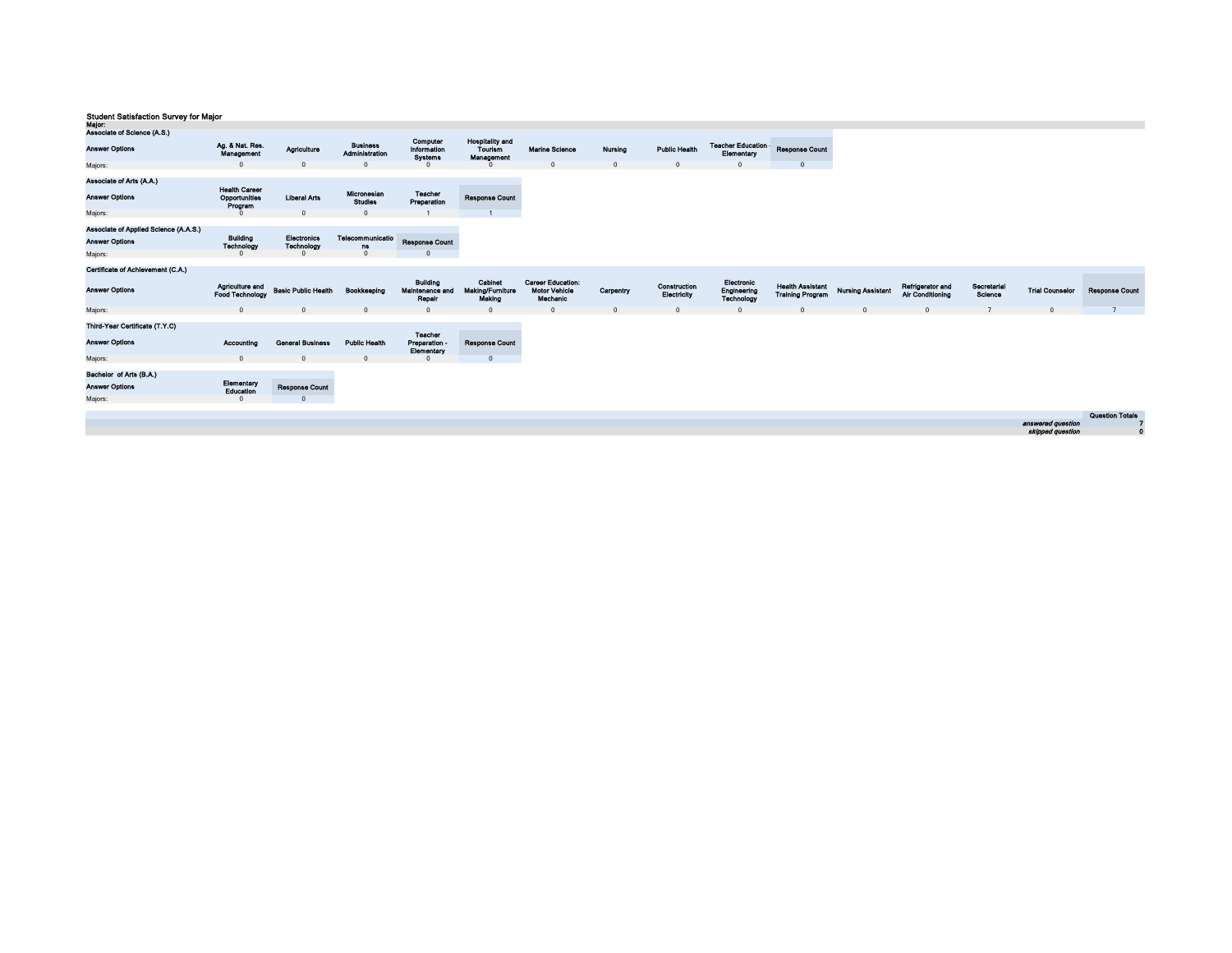| <b>State of Origin:</b> |                     |                   |  |  |  |
|-------------------------|---------------------|-------------------|--|--|--|
| <b>Answer Options</b>   | Response<br>Percent | Response<br>Count |  |  |  |
| Chuuk                   | 100.0%              |                   |  |  |  |
| Kosrae                  | 0.0%                | 0                 |  |  |  |
| Pohnpei                 | 0.0%                | 0                 |  |  |  |
| Yap                     | $0.0\%$             | 0                 |  |  |  |
| Other (please specify)  |                     | 0                 |  |  |  |
|                         | answered question   |                   |  |  |  |
|                         | skipped question    |                   |  |  |  |